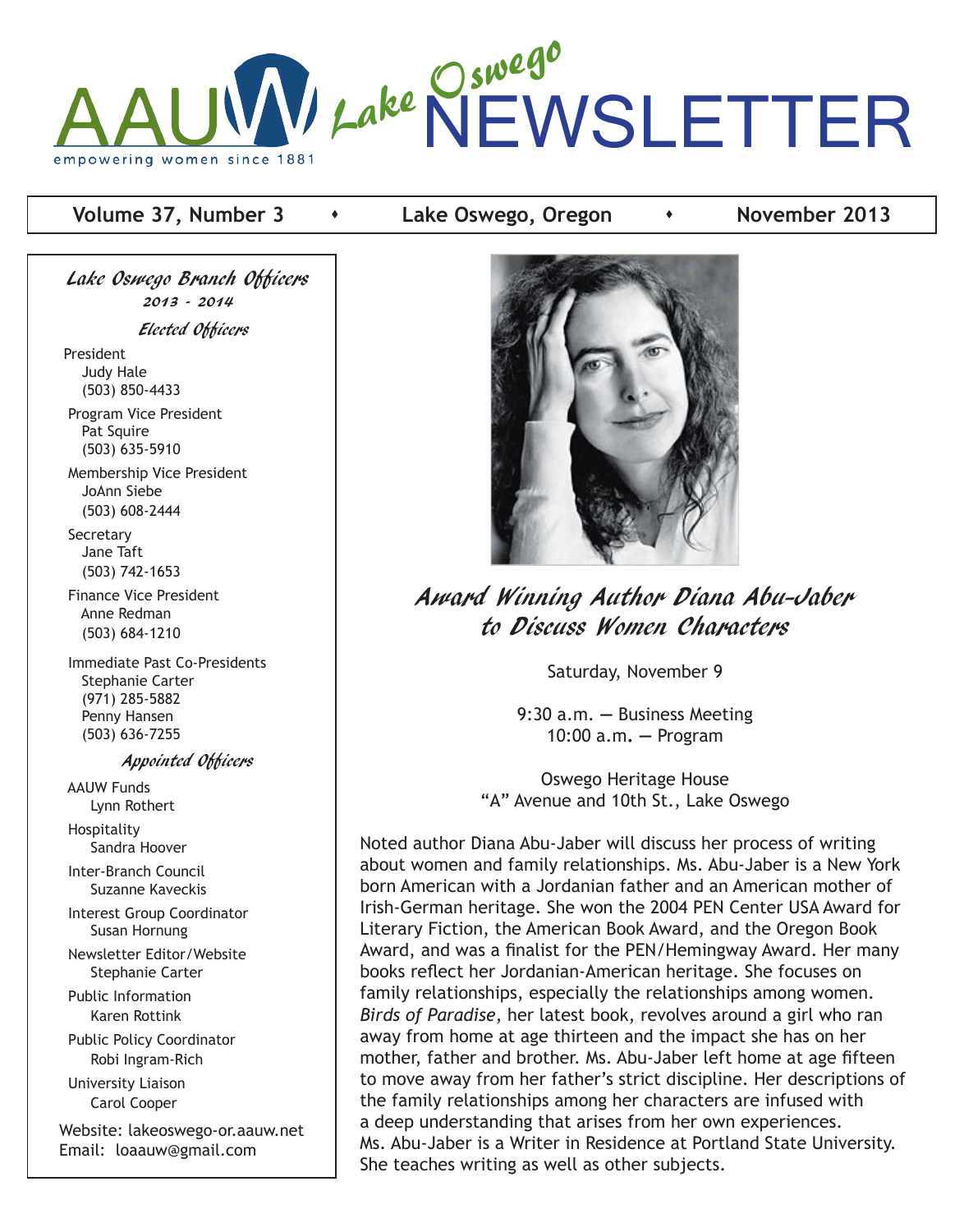#### **Page 2 b Rovember 2013**



Judy Hale with dog, Ruby

Hale & Hearty

by Judy Hale, President

Do you have some extra time in the mornings now that *The Oregonian*'s publication and delivery has changed? If you are searching for news on your computer, please visit the AAUW website. There are numerous articles about issues that are important to women. When you are visiting the AAUW website, consider signing up for the "2-minute activist." I did and just sent Rep. Kurt Schrader a comment about the wage gap in Oregon. AAUW provides the address and the comment. It is a fast, easy way to stay current with issues that matter to women and to make a difference.

The Lake Oswego AAUW branch received a grant from our State AAUW that covered the rental of Heritage House and the printing costs for our Town Hall meeting. The total received was \$105. There are 26 branches in Oregon and the State AAUW had a total budget of \$1,000.

Remember our funds donation form that is attached to the newsletter has a section to donate locally to our scholarship fund and a section to donate to National AAUW funds. If you are not planning on attending the December fundraiser, the Holiday Gala, please consider donating the ticket amount to the scholarship fund.

My daughter is taking statistics at SOU this term. She was looking for graphing material when she was visiting and I asked her to put together two charts that might interest you. The first chart shows where our membership lives and the second chart shows when our members joined.

If you were at the meeting in October, you saw that our nametags have changed. Some of our members' nametags now have extra sparkle on them to indicate how long they have been members.

Something to think about: What is required for the university statistics class? Of course there is tuition, but consider the other costs. For the class, my daughter paid \$170 for the textbook, \$121.50 for the lab book, and \$100 for the calculator. That totals \$391.50 for materials for this one class. Often the cost of the books adds up to more than the tuition. We can be proud of ourselves for helping, but wouldn't it be great if we could help even more this year?





If you know a branch member who would appreciate receiving congratulations, condolences, or just a get-well card, please let Carol Ficht know at carolficht@comcast.net or (503) 655-6527. She sends such remembrances for the branch.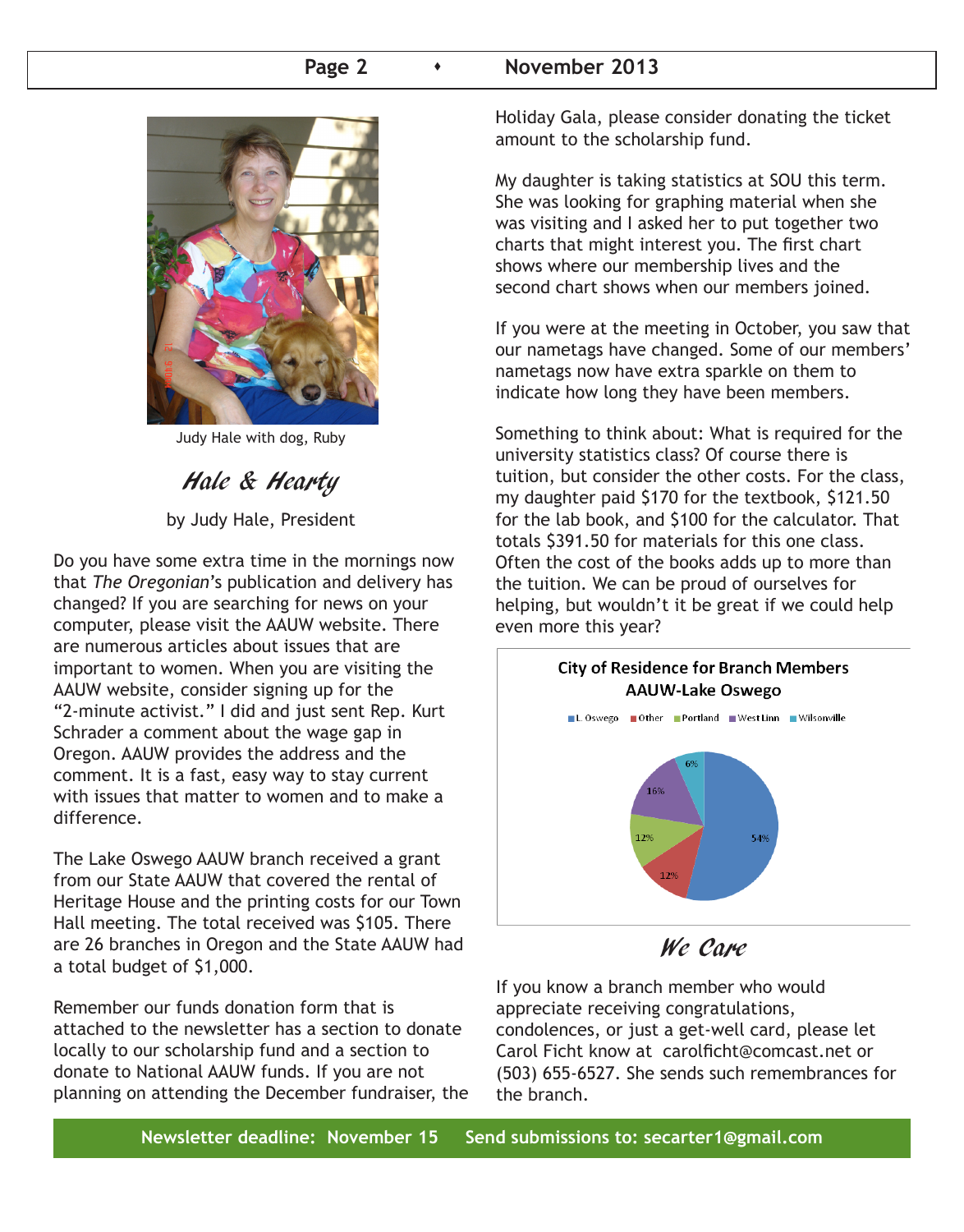Page 3 **b November 2013** 



# Re-Cap of October 12 Branch Meeting

by Karen Rottink

Michael Huntsberger, Therese Bottomly, and Morgan Holm presented a panel discussion on "Where will we get our news in 2014 and why." They discussed the directions and trends for news definitions, news source proliferation, difficulties with news verification, news delivery methods, the implications of less critical thinking and reading skills among the public, and polarization of citizens due, at least in part, to separate news media focusing on either far left or far right audiences.

Unfortunately, there were not many answers to the difficulties all these trends present. One suggestion was to donate more money to Oregon Public Broadcasting so they can continue to do more in-depth reporting which they do well.

The positive aspects of Internet news distribution include the ease and ability to research everything instantly and to read international newspapers which have different points of view. It is up to the individual to seek out news sources which are varied and contribute to a larger understanding of issues and events.

## Interest Group Activities

**Tuesday Morning Books 4th Tuesday at 11:00 a.m.**

Date: November 26 Book: *The House of Rivertson* by Kate Morton Location: Szechuan Kitchen, Lake Oswego Leader: Carol Ficht For more information, contact Dixie Kroupa, (503) 697-8028, dixie.kroupa@comcast.net

#### **Murder by the Book 2nd Wednesday at 12:00 p.m.**

Date: November 13 Books: *The Bone is Pointed* by Arthur Upfield Location: 4949 Meadows Rd., Suite 400, Lake Oswego

Bring your lunch, refreshments provided. For more information, contact Jane Taft, (503) 742-1653, taft.jane@gmail.com or Stephanie Carter, (971) 285-5882, secarter1@gmail.com

#### **Interpretive Books 3rd Thursday at 9:30 a.m.**

Date: November 21 Book: *Childhood's End* by Arthur C. Clarke Hostess: Bettirae Willis Leader: Diana Gough For more information, contact Carol Zinsli, (503) 694-6181, czinsli@comcast.net or Linda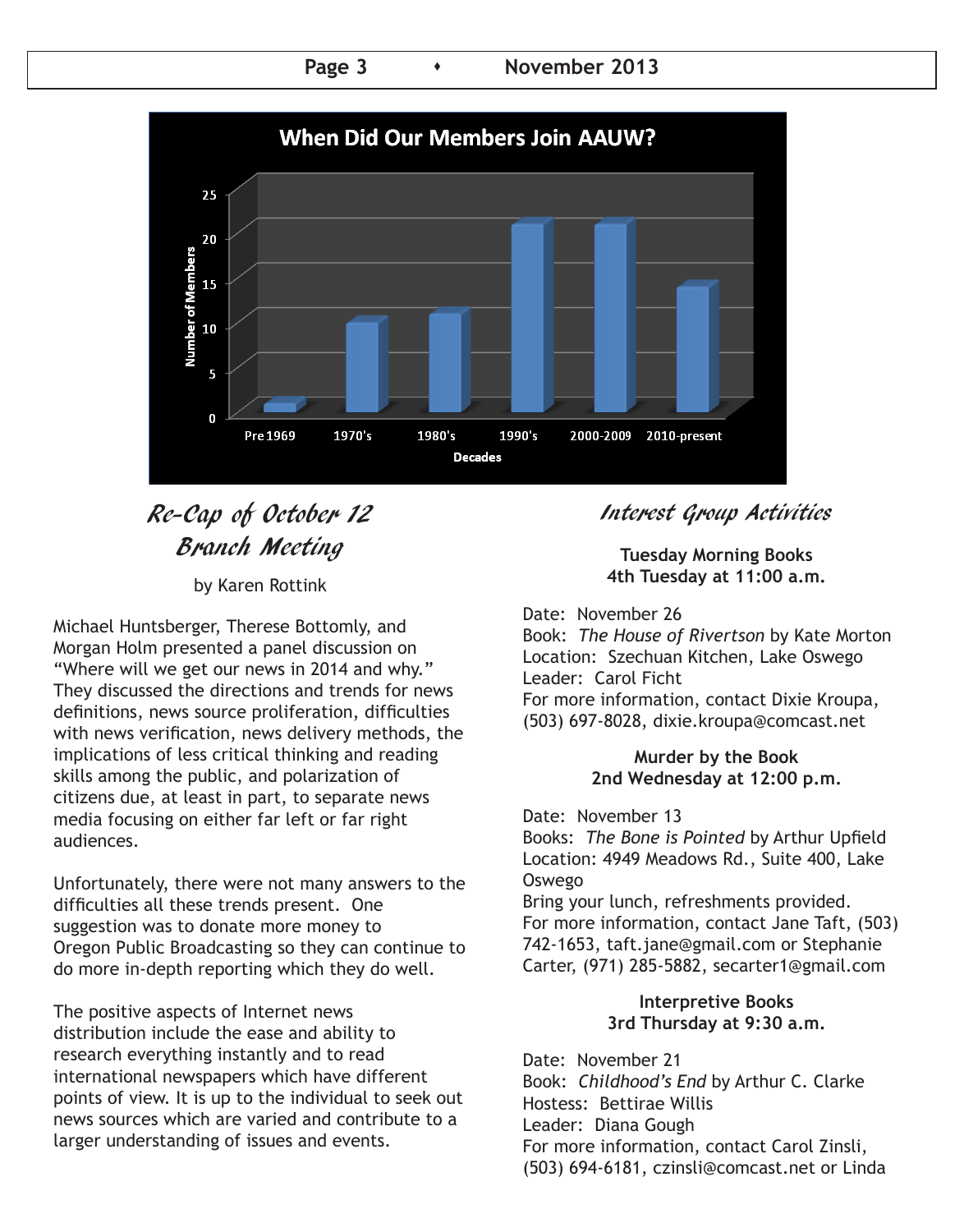#### Page 4  $\longrightarrow$  November 2013

Watkins, (503) 694-2334, l.and.m.watkins@gmail. com

#### **Thursday Evening Books 4th Thursday at 7:30 p.m.**

Date: December 5

Book: *War Brides* by Helen Bryan Hostess & Introduction: Stephanie Carter For more information, contact Sandra Hoover, (503) 635-0952, sandraleehoover@comcast.net or Suzanne Kaveckis, (503) 678-1641, ctn75492@centurytel.net

#### **Friday Books 4th Friday at 10:00 a.m.**

Date: November 22

Book: *The Art Forger: A Novel* by B.A. Shapiro Location: Market of Choice, Conf Rm, West Linn Leader: Joan Waldron For more information, contact Irene Romero, (503) 657-6159, ireneromero@mac.com or Marie Ryan, (503) 274-7917, mpresq@q.com

#### **Portland Center Stage Date and Time Vary**

Season ticket holders for the Portland Center Stage's Thursday matinees will enjoy a year of musicals, dramas and comedies. For more information, contact Betty Barber, (503) 675-0594, barberbc@yahoo.com

#### **Exploring the Northwest Date and Time Vary**

Date: December 2, 10:45 a.m.

Event: Lunch at Meriwether's Restaurant & Tour of Pittock Mansion

Details: The Pittock Mansion holiday theme this year is "A Locally Crafted Christmas." The group will meet at Sue Kingzett's house (1811 Barnes Cir., West Linn) at 10:45 a.m., and will drive to Meriwether's Restaurant for an 11:30 a.m. lunch. The restaurant is located at 2001 NW Vaughn St., Portland, and the phone number is (503) 228-1250. There is parking right next door. Sue suggests that attendees bring change or credit cards. The group will receive one check with 20% gratuity. After lunch the group will drive to The Pittock Mansion

at 3229 NW Pittock Dr., Portland. The number is (503) 823-3624. The site has parking too. Prices are Adults: \$8.50, and Seniors: \$7.50. Your AAA membership may allow added discount. Please RSVP to Sue Kingzett to tell her if you are meeting at her house or at the restaurant. (503) 656-5970, (503) 706-8184 cell, sezett@msn.com

#### **Laffalot Bridge 2nd & 4th Mondays at 1:00 p.m.**

#### Date: November 11 & 25

If you would like to be added to the substitute list, or for more information, contact: Susan Hornung, susanhornung@hotmail.comst.net

#### **Third Wednesday Bridge 3rd Wednesday at 1:00 p.m.**

Date: November 20 For more information, contact Betty Hittle, (503) 636-7034, blhittle@comcast.net

#### **Eat Ethnic 3rd Tuesday at 6:30 p.m.**

Date: November 19 Location: Thai Basil Restaurant Hostess: Susan Hornung Spouses and guests are welcome. For more information or to be added to the email list, contact Susan Hornung, susanhornung@ hotmail.com

#### **Delightful Dining Date and Time Vary**

November cancelled. Please mark your calendars for January 18, when we will enjoy a Mexican Fiesta. For more information, contact Jane Taft, (503) 742-1653, taft.jane@gmail.com

#### AAUW'S Mission

Advancing equity for women and girls through advocacy, education, and research.

#### AAUW's Value Promise

By joining AAUW, you belong to a community that breaks through educational and economic barriers so that all women have a fair chance.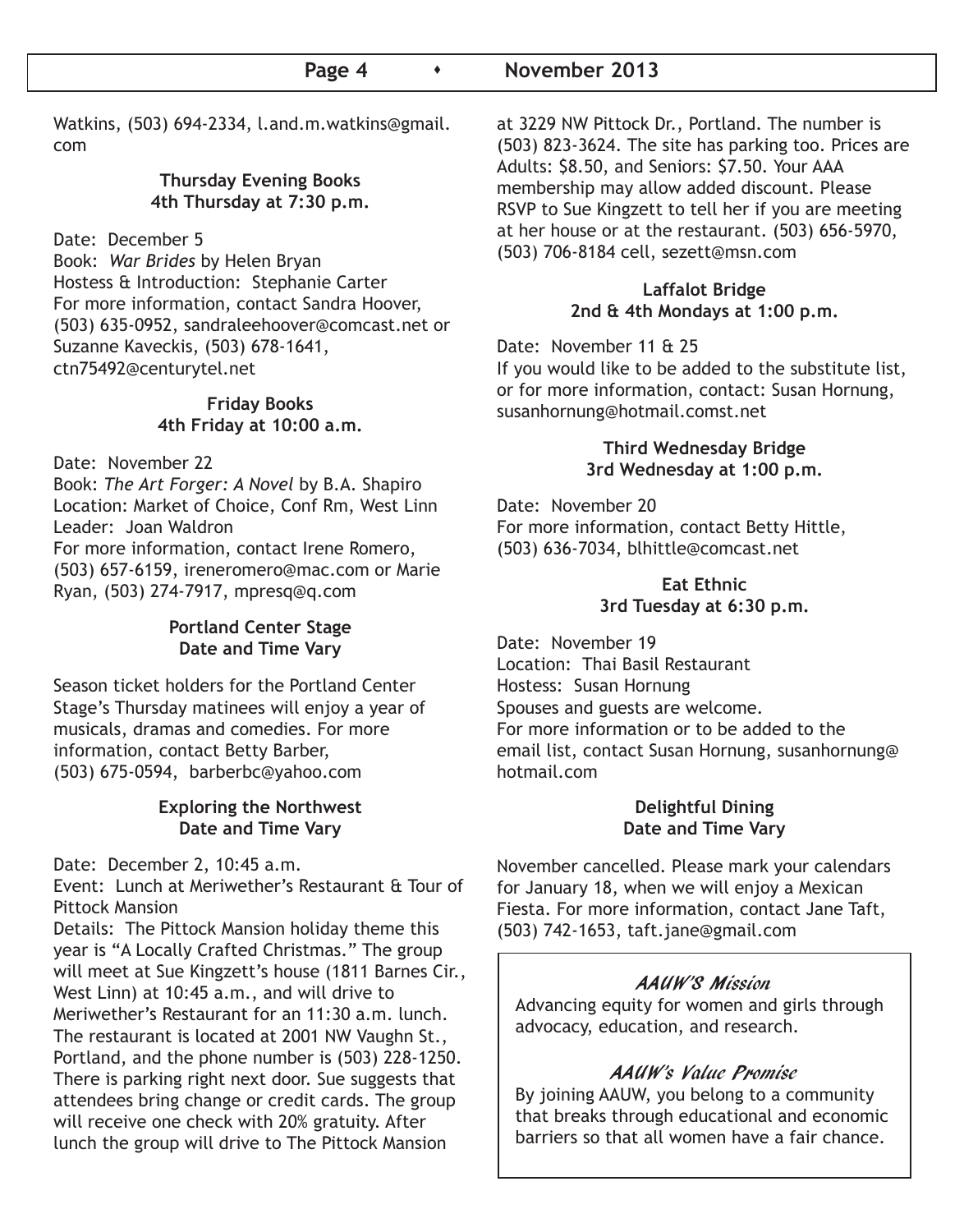#### Page 5  $\longrightarrow$  November 2013

### 2014 LO AAUW Donation Form

Name was also as  $\sim$  100  $\mu$  and  $\mu$  and  $\mu$  and  $\mu$  and  $\mu$  and  $\mu$  and  $\mu$  and  $\mu$  and  $\mu$  and  $\mu$  and  $\mu$  and  $\mu$  and  $\mu$  and  $\mu$  and  $\mu$  and  $\mu$  and  $\mu$  and  $\mu$  and  $\mu$  and  $\mu$  and  $\mu$  and  $\mu$  an

City/State/Zip 2000 and 2000 and 2000 and 2000 and 2000 and 2000 and 2000 and 2000 and 2000 and 200

Address \_\_\_\_\_\_\_\_\_\_\_\_\_\_\_\_\_\_\_\_\_\_\_\_\_\_\_\_\_\_\_\_\_\_\_\_\_\_\_\_\_\_\_\_\_\_\_\_\_\_

**LOCAL SCHOLARSHIP DONATION:**

\$\_\_\_\_\_\_\_\_\_\_\_ Donation Amount **—** Write check to *Lake Oswego AAUW* PLEASE NOTE: THIS DONATION IS **NOT** TAX DEDUCTIBLE

#### **NATIONAL AAUW FUNDS DONATION:**

\$\_\_\_\_\_\_\_\_\_\_\_ Donation Amount **—** Write check to *AAUW Funds*

ALL NATIONAL CONTRIBUTIONS ARE FULLY TAX DEDUCTIBLE

Giving unrestricted gifts to AAUW FUNDS (#9110) provides support where needed most, but you can choose a specific fund:

**[ ] #9110 General Foundation Support — Allocated where most needed** 

[ ] #4336 Educational Opportunities Fund **—** Supports fellowships and grants

[ ] #9170 Eleanor Roosevelt Fund **—** Supports AAUW research studies

[ ] #4337 Public Policy Fund **—** Supports advocacy for laws fair to women

[ ] #3999 Legal Advocacy Fund **—** Supports legal rights for those facing discrimination

[ ] #4339 Leadership Programs Fund **—** Supports programs like NCCWSL

[ ] #4363 Oregon's Betsy McDowell Research & Projects Fund

Gifts of \$100–\$174 confer membership in the Oregon Century Club Gifts of \$175 or above confer membership in the Oregon Century Club Plus

Gifts of \$25 or more to either local scholarship or AAUW Funds may be designated to honor a friend or loved one.

This gift is a memorial (deceased) to \_\_\_\_\_\_\_\_\_\_\_\_\_\_\_\_\_\_\_\_\_\_\_\_\_\_\_\_\_\_\_\_\_\_

This gift is a tribute (living) to \_\_\_\_\_\_\_\_\_\_\_\_\_\_\_\_\_\_\_\_\_\_\_\_\_\_\_\_\_\_\_\_\_\_

Acknowledgement should be sent to:

Name \_\_\_\_\_\_\_\_\_\_\_\_\_\_\_\_\_\_\_\_\_\_\_\_\_\_\_\_\_\_\_\_\_\_\_\_\_\_\_\_\_\_\_\_\_\_\_\_\_\_\_\_

Address \_\_\_\_\_\_\_\_\_\_\_\_\_\_\_\_\_\_\_\_\_\_\_\_\_\_\_\_\_\_\_\_\_\_\_\_\_\_\_\_\_\_\_\_\_\_\_\_\_\_

**Send this form and check to: LO AAUW, PO Box 416, Marylhurst, Oregon 97036**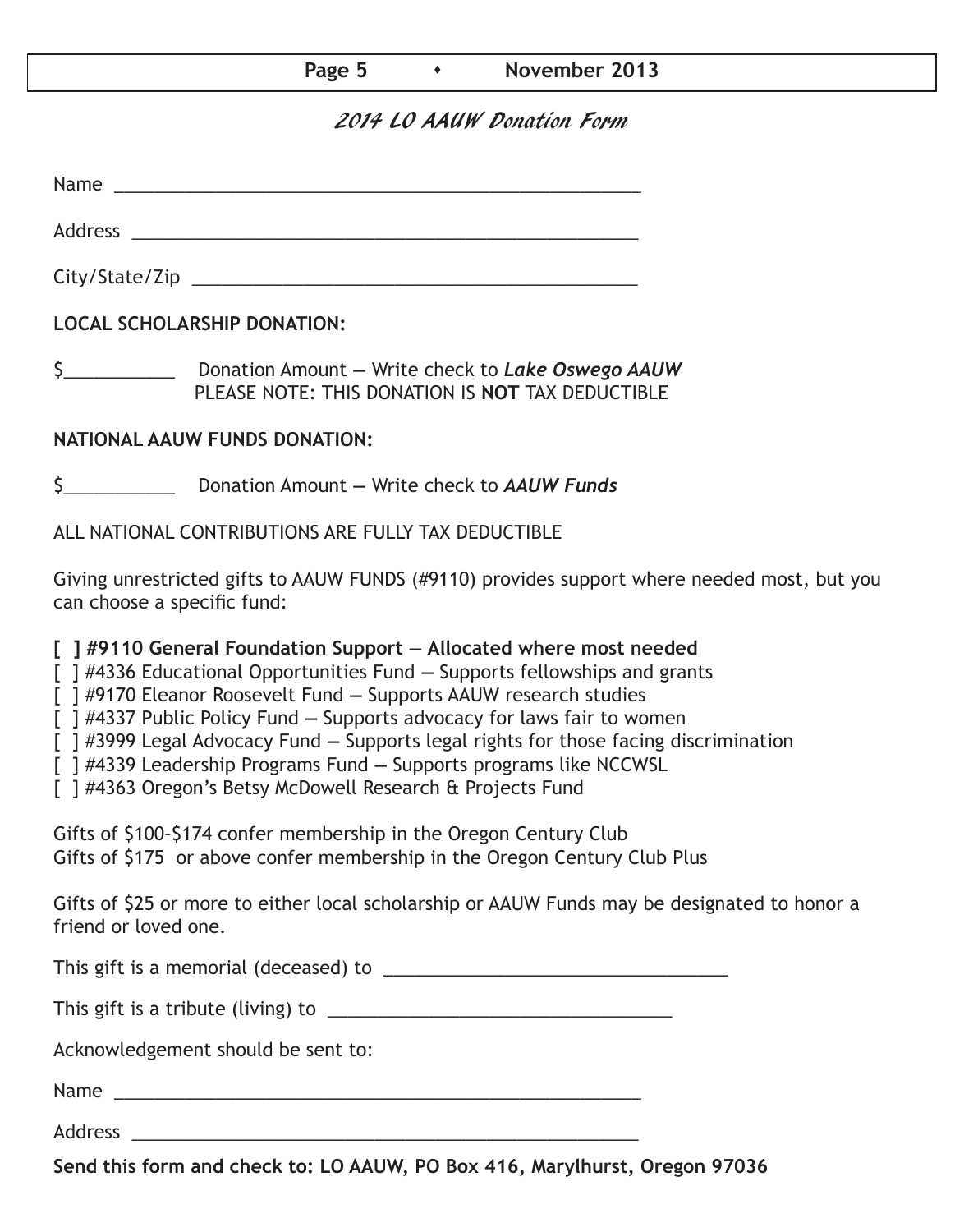# Winter Scholarship Fundraiser **AAUW Holiday Gala**

# **Sunday, December 8, 2013 3:00 to 6:00 p.m.**

At the home of Ken and Susan Hornung at 27 Tanglewood Dr., Lake Oswego



Please join us for a festive holiday party with food, drinks, and great company. Start your holiday season out right! Remember: Spouses and friends are welcome.

## **Cost: \$15 per person**

Donations of food will be gratefully accepted, please let Susan know if you plan on bringing food and beverages to share: susanhornung@hotmail.com or (503) 635-4893.

## **Reservations and checks to:**

Attn: Anne Redman AAUW of Lake Oswego P.O. Box 416 Marylhurst, OR 97036

Phone: (503) 684-1210 Email: aredman@montrose.net

**PLEASE: Reservations are due by Monday, December 2** *Note: If you make a reservation, but do not come, you will be expected to pay.*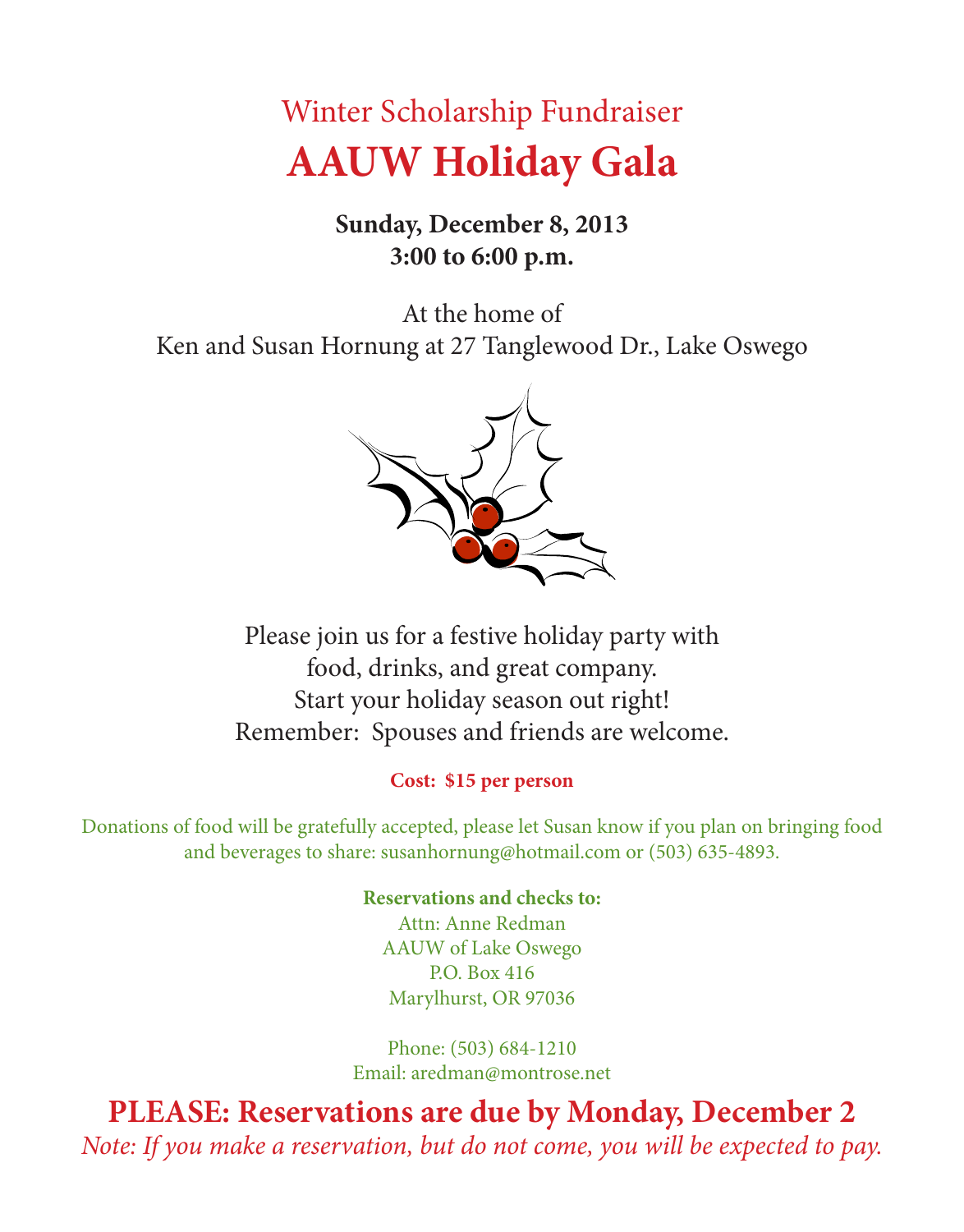November/December 2013

| Sunday               | Monday                                          | Tuesday                                  | Wednesday                                 | Thursday                                 | Friday                       | Saturday                             |
|----------------------|-------------------------------------------------|------------------------------------------|-------------------------------------------|------------------------------------------|------------------------------|--------------------------------------|
|                      |                                                 |                                          |                                           |                                          | $\mathbf{1}$                 | $\overline{2}$                       |
| 3                    | $\overline{4}$                                  | 5                                        | 6<br>Board<br>Meeting                     | $\overline{7}$                           | 8                            | $\overline{9}$<br>General<br>Meeting |
| $10$                 | 11<br>Laffalot<br><b>Bridge</b>                 | 12                                       | 13<br>Murder by<br>the Book               | 14                                       | 15                           | 16                                   |
| 17                   | 18                                              | 19<br>Eat<br>Ethnic                      | 20<br>Third<br>Wednesday<br><b>Bridge</b> | 21<br>Interpretive<br><b>Books</b>       | 22<br>Friday<br><b>Books</b> | 23                                   |
| 24                   | 25<br>Laffalot<br><b>Bridge</b>                 | 26<br>Tuesday<br>Morning<br><b>Books</b> | 27                                        | 28<br>Thanksgiving                       | 29                           | 30 <sup>°</sup>                      |
| $\mathbf{1}$         | $\overline{2}$<br>Exploring<br>the<br>Northwest | $\overline{3}$                           | $\overline{4}$<br>Board<br>Meeting        | 5<br>Thursday<br>Evening<br><b>Books</b> | 6                            | $\overline{7}$                       |
| 8<br>Holiday<br>Gala | 9<br>Laffalot<br><b>Bridge</b>                  | 10                                       | 11<br>Murder by<br>the Book               | 12                                       | 13                           | 14                                   |